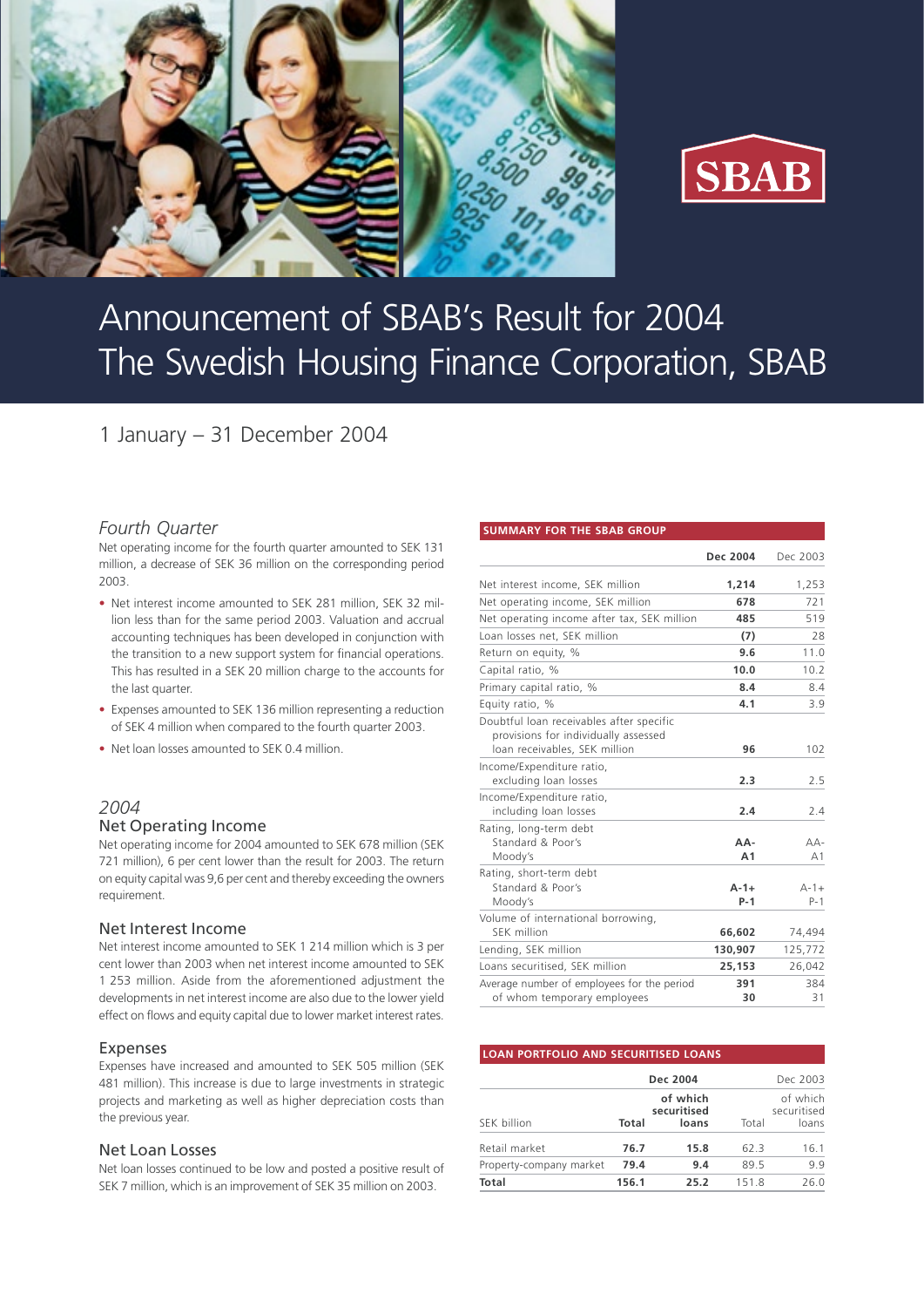# Doubtful Loan Receivables and Provisions

Doubtful loan receivables have been reduced from SEK 220 million to SEK 214 million in 2004. The provision ratio regarding specific provisions for individually assessed loan receivables was 55 per cent (54 per cent). At year-end, total provisions amounted to SEK 281 million (SEK 307 million) of which SEK 144 million (SEK 170 million) regards collective provisions for individually assessed loan receivables.

# Lending

During the year, SBAB has increased lending to the retail market with new lending amounting to SEK 24 086 million (SEK 16 594 million). As earlier SBAB's business partners constitute important distribution channels. The continuation of good growth in lending to the retail market has resulted in an increase in the size of the portfolio, which now amounts to SEK 60 942 million (SEK 46 179 million) excluding securitised loans.

New lending in the property-company market amounted to SEK 4 481 million (SEK 5 294 million) and the total size of the property-company portfolio excluding securitisations amounted to SEK 69 965 million (SEK 79 593 million). Lending to municipal property companies has decreased and the focus on certain specific customer groups, in combination with the discontinuation of unprofitable commitments, has resulted in a reduction in the property-company market portfolio. SBAB's customers have chosen somewhat shorter loan terms in 2004 than in 2003.

## Funding

Long-term funding for the year amounted to SEK 43 321 million (SEK 54 057 million), of which SEK 21 698 million (SEK 35 195 million) was raised in the international market and SEK 21 623 million (SEK 18 862 million) in the domestic bond market. Short-term debt, defined as short-term at the issue date, totalled SEK 34 717 million (SEK 31 904 million).

# Capital Adequacy

The capital ratio at the end of the year was 10.0% (10.2%). The primary capital ratio was 8.4% (8.4%) and included twelve months' profits with estimated tax and dividends deducted. SBAB's capital base amounted to SEK 6 386 million (SEK 6 015 million). The parent company's capital ratio was 10.6% (10.6%), the primary capital ratio 8.8% (8.7%) and the capital base SEK 6 120 million (SEK 5 799 million).

# Interest Rate Risk

A parallel shift in the yield curve of plus one percentage point at 31 December 2004 would have resulted in a reduction in the net value of SBAB's interest bearing assets and liabilities, including derivative transactions, of around SEK 132.7 million.

# Accounting Principles

This announcement of result has been prepared in accordance with the terms of the Annual Accounts Act concerning credit institutions and securities companies (ÅRKL) and the regulations issued by the Swedish Financial Supervisory Authority (2002:22). Accounting principles have not been changed since the Annual Report for 2003.

# Prospects for 2005

The strategy is to maintain focus on the retail market and tenantowner co-operatives. The overall strategy is for SBAB to be the leading housing mortgage company. Achieving the expected increase in the loan portfolio during 2005 requires high levels of activity in the market, low market interest rates and continued tight margins. The result for 2005 is therefore expected to be in line with the result for 2004.

| <b>INCOME STATEMENT</b>                 | <b>GROUP</b>   |              |                                                     |                |                           | <b>PARENT COMPANY</b> |  |  |
|-----------------------------------------|----------------|--------------|-----------------------------------------------------|----------------|---------------------------|-----------------------|--|--|
| SEK million                             |                |              | Jan-Dec 2004 Jan-Dec 2003 Oct-Dec 2004 Oct-Dec 2003 |                | Jan-Dec 2004 Jan-Dec 2003 |                       |  |  |
| Interest income                         | 5,820          | 6,774        | 1.411                                               | 1,560          | 5,404                     | 6,720                 |  |  |
| Interest expenses                       | (4,606)        | (5, 521)     | (1, 130)                                            | (1, 247)       | (4, 279)                  | (5, 536)              |  |  |
| Net interest income                     | 1,214          | 1,253        | 281                                                 | 313            | 1,125                     | 1,184                 |  |  |
| Dividends received                      | ٠              | $\mathbf{0}$ |                                                     | $\circ$        |                           | $\Omega$              |  |  |
| Commission income                       | 58             | 51           | 14                                                  | 15             | 96                        | 80                    |  |  |
| Commission expenses                     | (96)           | (81)         | (28)                                                | (23)           | (46)                      | (43)                  |  |  |
| Other operating income                  | 0              | 2            | $\bf{0}$                                            | $\overline{1}$ | 0                         | 2                     |  |  |
| <b>Total operating income</b>           | 1,176          | 1,225        | 267                                                 | 306            | 1,175                     | 1,223                 |  |  |
| General administration expenses         | (426)          | (414)        | (112)                                               | (124)          | (432)                     | (434)                 |  |  |
| Depreciation of tangible and            |                |              |                                                     |                |                           |                       |  |  |
| intangible fixed assets                 | (18)           | (12)         | (5)                                                 | (3)            | (13)                      | (12)                  |  |  |
| Other operating expenses                | (61)           | (55)         | (19)                                                | (13)           | (61)                      | (55)                  |  |  |
| <b>Total operating expenses</b>         | (505)          | (481)        | (136)                                               | (140)          | (506)                     | (501)                 |  |  |
| Operating income before loan losses     | 671            | 744          | 131                                                 | 166            | 669                       | 722                   |  |  |
| Loan losses, net (Note 1)               | $\overline{7}$ | (28)         | (0)                                                 | (4)            | $\overline{7}$            | (28)                  |  |  |
| Change in value of repossessed property | ÷,             | 5            |                                                     | 5              |                           | 5                     |  |  |
| Net operating income                    | 678            | 721          | 131                                                 | 167            | 676                       | 699                   |  |  |
| Allocations                             | $\overline{a}$ | $\sim$       | ٠                                                   | ÷.             | (95)                      | (102)                 |  |  |
| Minority share in the period's result   | (0)            | $\mathbf 0$  | 0                                                   | $\Omega$       | ÷,                        |                       |  |  |
| Tax on profit for the period            | (193)          | (202)        | (37)                                                | (46)           | (166)                     | (167)                 |  |  |
| Net profit for the period               | 485            | 519          | 94                                                  | 121            | 415                       | 430                   |  |  |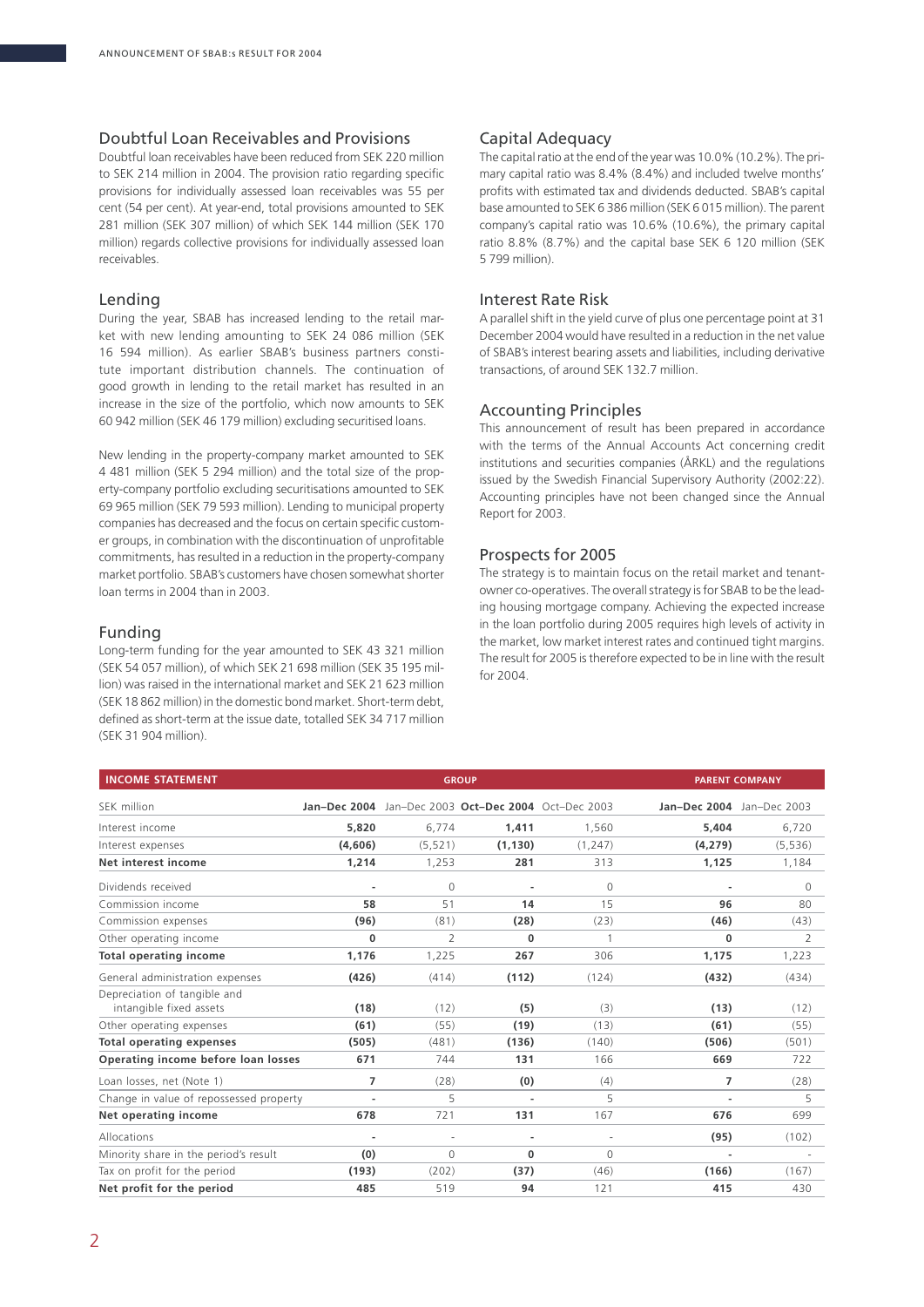| <b>BALANCE SHEET</b><br><b>GROUP</b>                 |                          | <b>PARENT COMPANY</b> |             |             |
|------------------------------------------------------|--------------------------|-----------------------|-------------|-------------|
| SEK million                                          | 31 Dec 2004              | 31 Dec 2003           | 31 Dec 2004 | 31 Dec 2003 |
| <b>ASSETS</b>                                        |                          |                       |             |             |
| Cash in hand and balance at central banks            | 0                        | $\mathbf 0$           | 0           | $\mathbf 0$ |
| Eligible Treasury Bills, etc.                        | 225                      | 709                   | 225         | 709         |
| Lending to credit institutions                       | 2,406                    | 3,777                 | 13,389      | 11,963      |
| Lending to the public (Note 2)                       | 130,907                  | 125,772               | 119,872     | 117,540     |
| Shares and participations                            | 0                        | 1                     | 0           | 1           |
| Shares and participations in group companies         | $\overline{\phantom{a}}$ | J.                    | 280         | 204         |
| Intangible fixed assets                              | 39                       | 31                    | 16          | 9           |
| Tangible assets                                      | 21                       | 22                    | 21          | 22          |
| Other assets                                         | 930                      | 931                   | 928         | 929         |
| Pre-paid costs and accrued income                    | 573                      | 611                   | 587         | 620         |
| <b>TOTAL ASSETS</b>                                  | 135,101                  | 131,854               | 135,318     | 131,997     |
| LIABILITIES AND EQUITY CAPITAL<br><b>LIABILITIES</b> |                          |                       |             |             |
| Debt to credit institutions                          | 6,596                    | 4,562                 | 6,583       | 4,550       |
| Bonds issued, etc.                                   | 119,025                  | 118,018               | 119,575     | 118,418     |
| Other liabilities                                    | 124                      | 170                   | 125         | 171         |
| Accrued costs and pre-paid income                    | 2,061                    | 2,252                 | 2,038       | 2,228       |
| Provision for deferred tax                           | 274                      | 246                   |             |             |
| Subordinated debt                                    | 1,482                    | 1,482                 | 1,482       | 1,482       |
| <b>Total liabilities</b>                             | 129,562                  | 126,730               | 129,803     | 126,849     |
| <b>Untaxed reserves</b>                              |                          |                       | 952         | 857         |
| Minority share holding                               | 271                      | 198                   |             |             |
| <b>EOUITY CAPITAL</b><br>Restricted equity capital   |                          |                       |             |             |
| Share capital                                        | 1,958                    | 1,958                 | 1,958       | 1,958       |
| Restricted reserves/Legal reserve                    | 1,095                    | 1,026                 | 392         | 392         |
| Unrestricted equity capital                          |                          |                       |             |             |
| Unrestricted reserves/Profit brought forward         | 1,730                    | 1,423                 | 1,798       | 1,511       |
| Net profit for the year                              | 485                      | 519                   | 415         | 430         |
| <b>Total equity capital</b>                          | 5,268                    | 4,926                 | 4,563       | 4,291       |
| TOTAL LIABILITIES AND EQUITY CAPITAL                 | 135,101                  | 131,854               | 135,318     | 131,997     |

| <b>CHANGES IN EQUITY CAPITAL</b>              |       | <b>GROUP</b>             |                          | <b>PARENT COMPANY</b> |  |
|-----------------------------------------------|-------|--------------------------|--------------------------|-----------------------|--|
| SEK million                                   | 2004  | 2003                     | 2004                     | 2003                  |  |
| Equity capital at the beginning of the period | 4.926 | 4,544                    | 4,291                    | 2,505                 |  |
| <b>Dividends</b>                              | (143) | (137)                    | (143)                    | (137)                 |  |
| Merger difference                             |       | $\overline{\phantom{a}}$ | $\overline{\phantom{a}}$ | 1,493                 |  |
| Net profit for the year                       | 485   | 519                      | 415                      | 430                   |  |
| Equity capital at the end of the year         | 5,268 | 4,926                    | 4,563                    | 4,291                 |  |

| <b>CASH FLOW ANALYSIS</b>                 | <b>GROUP</b> |                          | <b>PARENT COMPANY</b> |       |  |
|-------------------------------------------|--------------|--------------------------|-----------------------|-------|--|
| SEK million                               | 2004         | 2003                     | 2004                  | 2003  |  |
| Liquid funds at the beginning of the year | 3.777        | 581                      | 3.777                 | 571   |  |
| Taken over at the merger                  | ۰            | $\overline{\phantom{a}}$ |                       | 10    |  |
| Cash flow from current operations         | (1, 275)     | 3,322                    | (1, 133)              | 3,400 |  |
| Cash flow from investment operations      | (26)         | (38)                     | (95)                  | (67)  |  |
| Cash flow from financing operations       | (70)         | (88)                     | (143)                 | (137) |  |
| Increase/Decrease in liquid funds         | (1,371)      | 3.196                    | (1, 371)              | 3,196 |  |
| Liquid funds at the end of the year       | 2,406        | 3.777                    | 2,406                 | 3,777 |  |
|                                           |              |                          |                       |       |  |

Liquid funds are defined as cash in hand, balances at banks and loans to credit institutions with a tenor of less than three months.